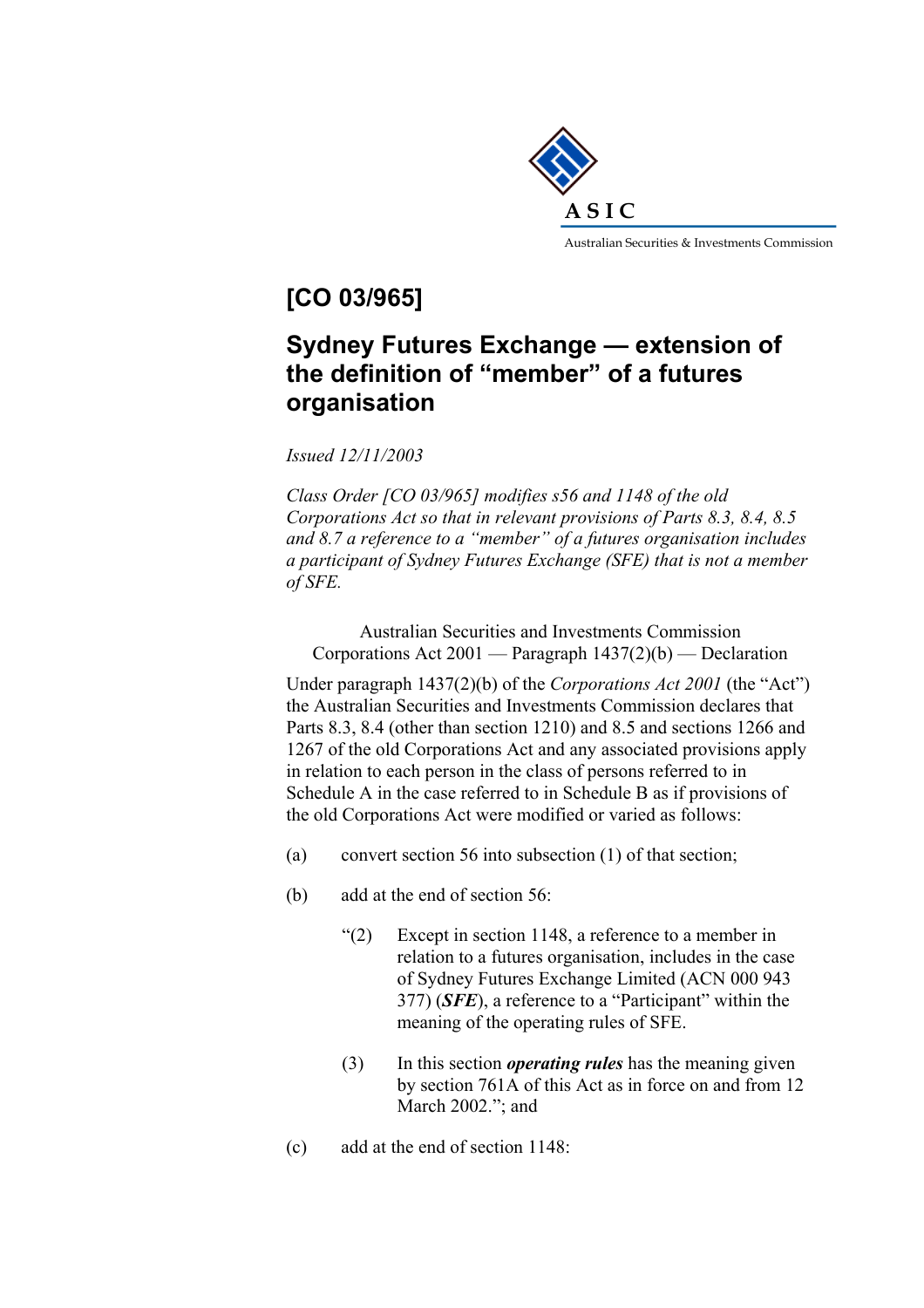- " $(3)$  Subsection  $(1)$  does not apply to a futures brokers licence, and any express condition set out in the licence to the effect of that referred to in subsection (1) is of no effect, if the holder of the licence is a participant of Sydney Futures Exchange Limited (ACN 000 943 377) (*SFE*) within the meaning of the operating rules of SFE.
- (4) In this section *operating rules* has the meaning given by section 761A of this Act as in force on and from 12 March 2002."

#### **Schedule A**

A person:

- (a) who holds a futures brokers licence within the meaning of the old Corporations Act; and
- (b) who is an SFE participant; and
- (c) who is not a member of SFE.

## **Schedule B**

Where Part 8.6 of the old Corporations Act applies in relation to the SFE in respect of the class of persons referred to in Schedule A.

*Note:* Under section 1415 of the Act, Part 8.6 of the old Corporations Act continues to apply in relation to the SFE during its transition period under Part 10.2 of the Act. Class Order [03/966] provides for the continued application of Part 8.6 in relation to the persons referred to in Schedule A despite those persons ceasing to be members of SFE. That class order is a disallowable instrument for the purposes of section 46A of the *Acts Interpretation Act 1901*.

## **Interpretation**

In this instrument:

"associated provisions" has the meaning given by subsection 1410(1) of the Act;

"old Corporations Act" has the meaning given by subsection 1410(1) of the Act;

"SFE" means Sydney Futures Exchange Limited (ACN 000 943 377); and

"SFE participant" means a "Participant" within the meaning of the operating rules of SFE.